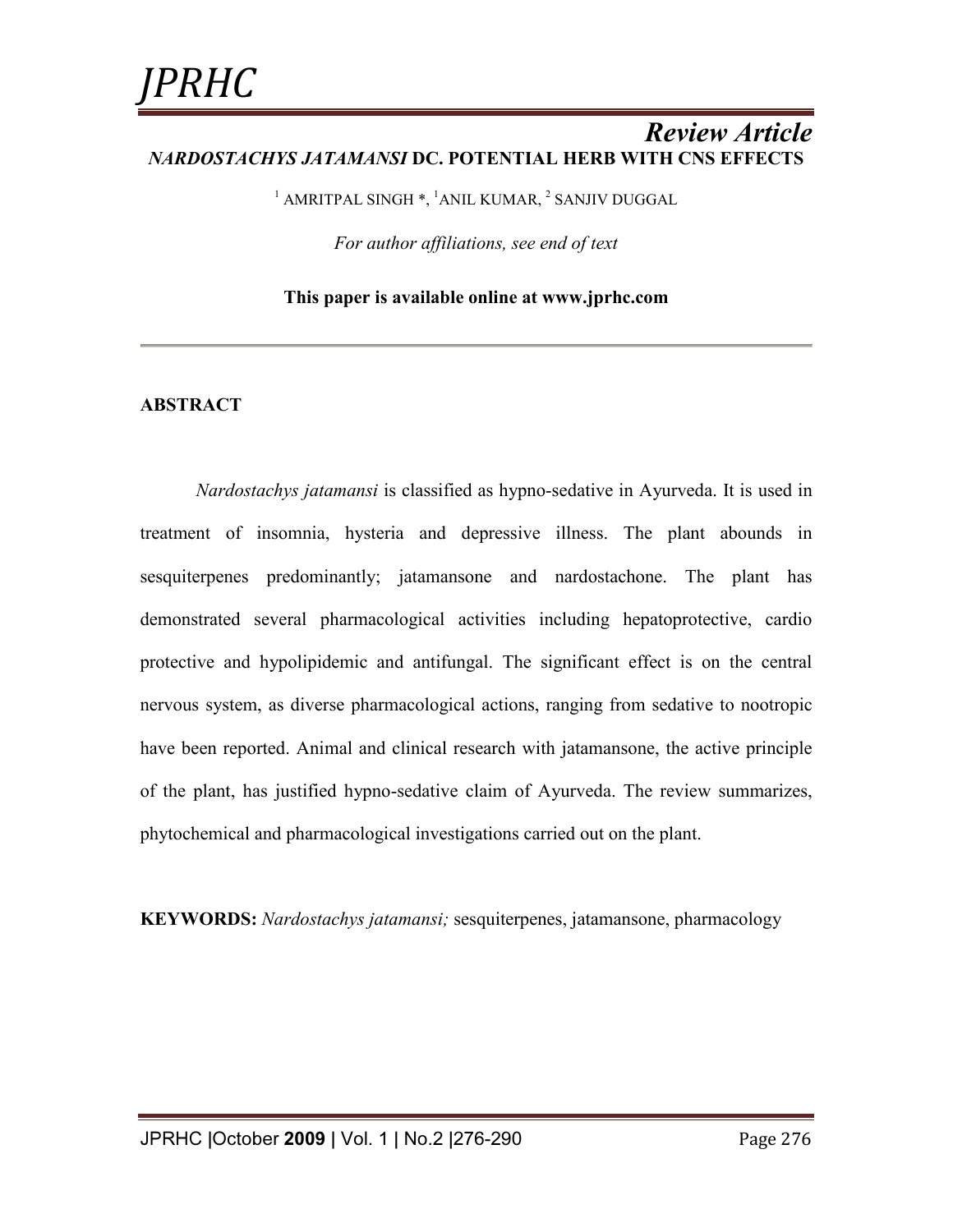### **INTRODUCTION**

*Nardostachys jatamansi* DC., is important plant of the family Valerianceae. It is commonly known as Indian spikenard and found in Himalayas. *N. jatamansi* is a perennial herb. Rhizomes occurs in short pieces, has dark grey color and typical smell. Leaves are sessile and ovate. Flowers are dark–pink in color.

In Ayurveda, *N. jatamansi* is used for nervous headache, excitement, menopausal symptoms, flatulence, epilepsy and intestinal colic. In combination with cold water, the oil is considered to be effective against nausea, stomachache, flatulence, liver problems, jaundice and kidney complaints, insomnia and headache. Externally, the oil is added to a steaming bath to treat inflammation of the uterus. The oils are also used in eye compounds and as poison antidotes<sup>1</sup>. Oil is reported to be useful in the treatment of atrial flutter.

### **Phytochemistry**

The roots of the plant contain essential oil, rich in sesquiterpenes and coumarins**<sup>1</sup>** . Jatamansone or valeranone (Fig. 1) is the principal sesquiterpene<sup>2, 3</sup>. Other sesquiterpenes include nardostachone (Fig. 2), dihydrojatamansin, jatamansinol, jatamansic acid**<sup>4</sup>** , jatamansinone, jatamansinol, oroseolol, oroselone, seselin, valeranal, nardostachyin**<sup>5</sup>** , nardosinone, spirojatamol<sup>6</sup>, jatamol A and B<sup>7</sup>, calarenol <sup>8</sup><sup>,</sup> seychellene, seychelane,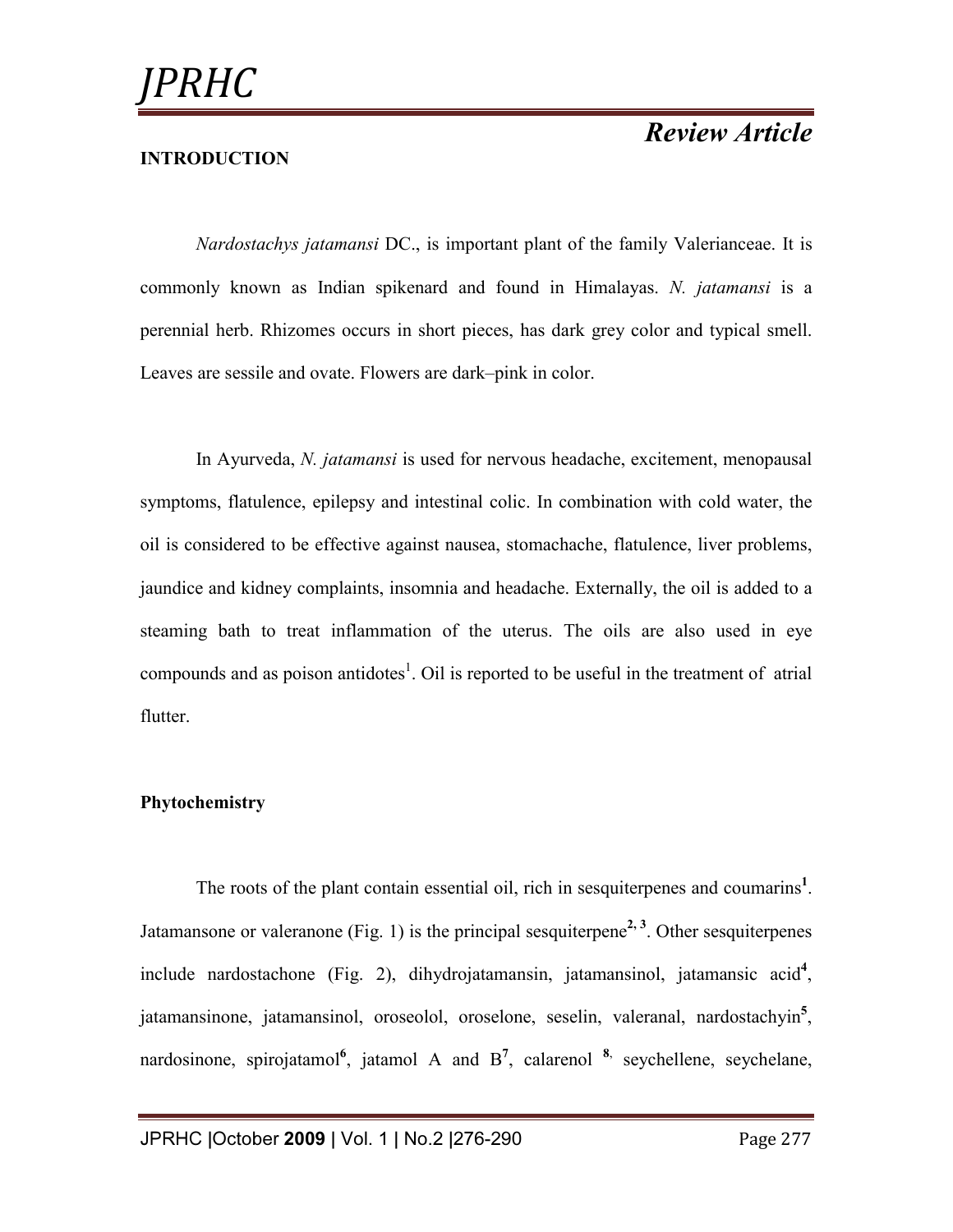# *JPRHC*

# *Review Article*

coumarin: jatamansin or xanthogalin **9, 10**. A new sesquiterpene acid, nardin and new pyranocoumarin: 2', 2'-dimethyl-3'-methoxy-3', 4'-dihydropyranocoumarin have been reported  $<sup>1</sup>$ . Actinidine, an alkaloid has been reported (Fig 3).</sup>







**Fig 1**. Jatamansone **Fig 2**. Nardostachone



**Fig 3**. Actinidine

### **PHARMACOLOGY**

*Gastrointestinal system* 

### **Hepatoprotective activity**

Pretreatment of rats with 800 mg/kg body wt of the 50% ethanolic extract of *N. jatamansi* demonstrated significant hepatoprotective activity against thioacetamide induced hepatotoxicity. Marked reduction in raised levels of serum transaminase and alkaline phosphatase was observed. Pretreatment of the animals with the extract further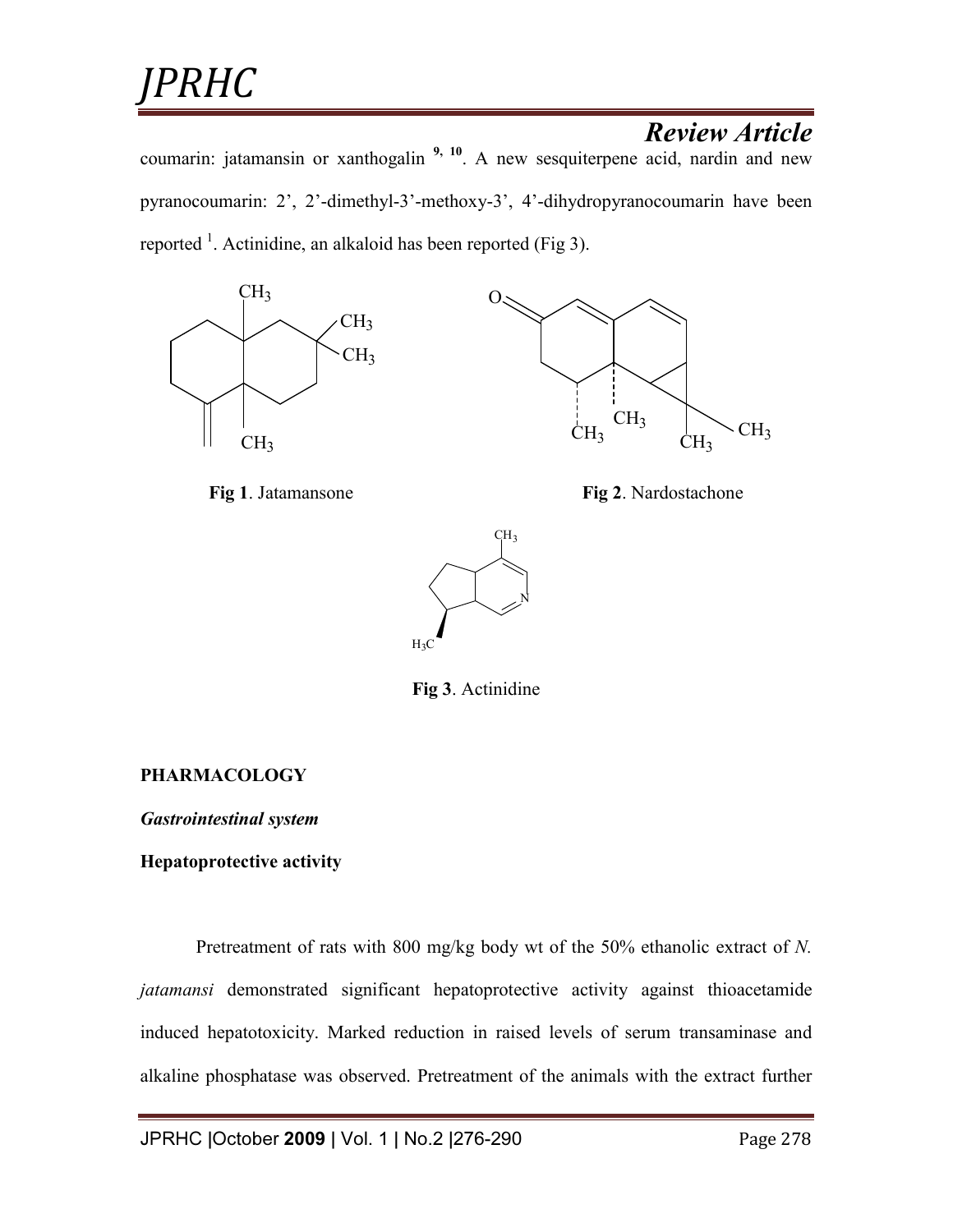*Review Article*  resulted in an increase in survival in rats intoxicated with LD90 dose of the hepatotoxic drug **<sup>11</sup>** .

#### *Cardiovascular system*

### **Cardio protective and hypolipidemic activity**

Rats administered doxorubicin (15 mg/kg (-1), i.p.) showed myocardial damage that was manifested by the elevation of serum marker enzymes (lactate dehydrogenase, creatine phosphokinase, aspartate aminotransaminase and alanine aminotransaminase). The animals showed significant changes in the antioxidant enzymes (superoxide dismutase, catalase, glutathione peroxidase and glutathione-S-transferase) and lipid peroxidation levels. Pretreatment with *N. jatamansi* extract significantly prevented these alterations and restored the enzyme activity and lipid peroxides to near normal levels. Restoration of cellular normality accredits the *N. jatamansi* with a cytoprotective role in doxorubicin-induced cardiac damage **<sup>12</sup>** .

In a study, ethanolic extract of *N. jatamansi* was studied in Wistar albino rats for cardio protective activity against doxorubicin induced myocardial injury. Doxorubicin is inhibitor of fatty oxidation in the heart and results in cardio toxicity. The rats treated with a single dose of doxorubicin (15 mg/kg) intraperitoneally showed an increase in serum and cardiac lipids (cholesterol, triglycerides, free fatty acids and phospholipids), along with a significant rise in serum low density lipoproteins, very low density lipoproteins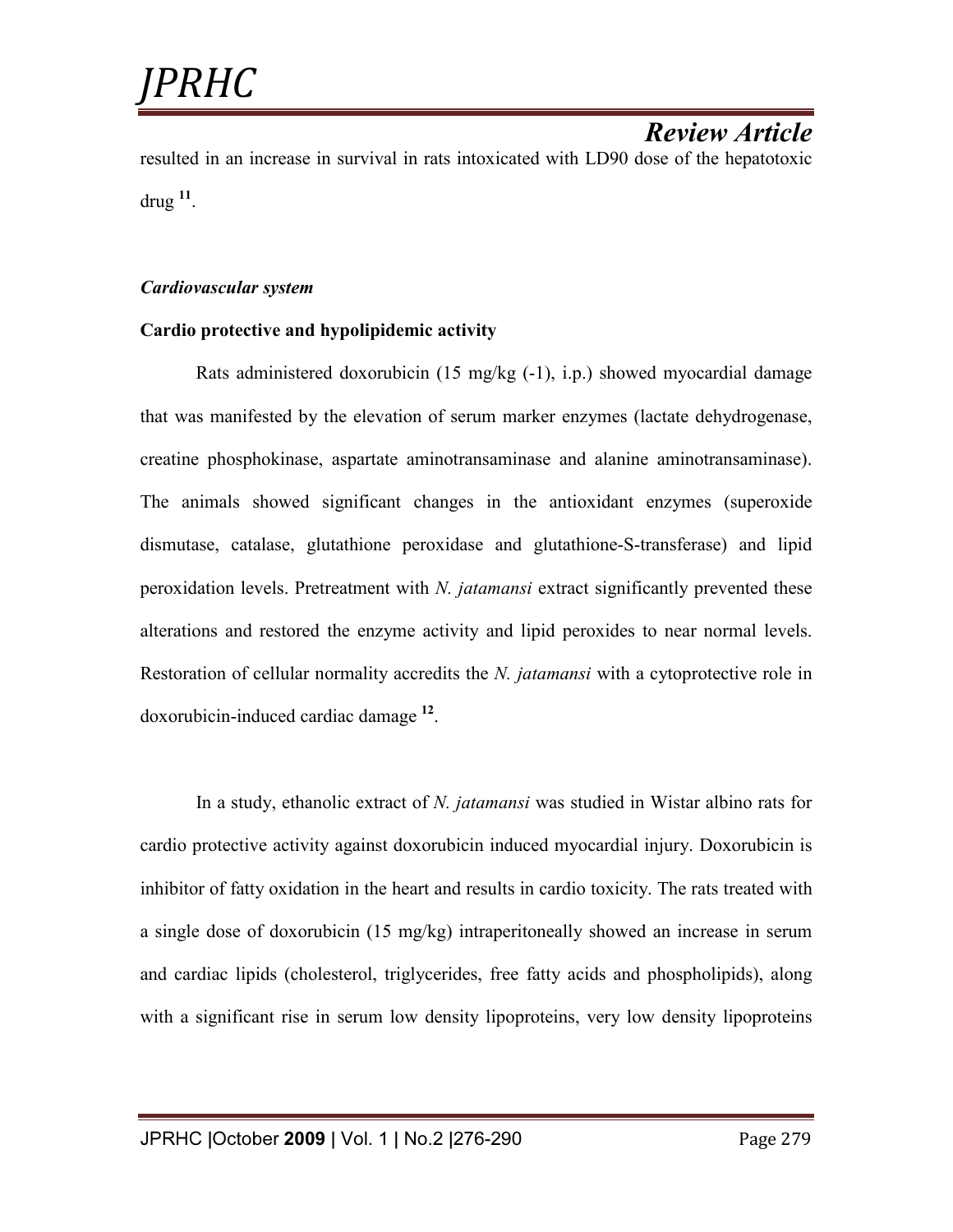and drop in high density lipoproteins levels, resulting in alteration of serum and cardiac lipid metabolizing enzymes.

Pretreatment with an extract of *N.jatamansi* (500 mg/kg) orally for seven days to doxorubicin induced rats showed a significant prevention in the lipid status with the activities of the lipid metabolizing enzymes. Histopathological observations were also in correlation with the biochemical parameters. These findings suggest that the protective and hypolipidemic effect of *N. jatamansi* against doxorubicin induced myocardial injury in rats could possibly be mediated through its anti lipid peroxidative properties **<sup>13</sup>** .

A 50% ethanolic extract of *Curcuma longa* (tuber) and *N. jatamansi* (whole plant) elevated the HDL-cholesterol/total cholesterol ratio in triton-induced hyperlipidemic rats. There also was a reduction in the ratio of total cholesterol/phospholipids **<sup>14</sup>**.

### *Nervous system*

Acetyl cholinesterase inhibitory activity of methanolic and successive water extracts of *N.jatamansi* (rhizome), were investigated for acetyl cholinesterase inhibitory activity *in vitro*. Results indicated that methanolic extracts to be more active than water extracts. The IC (50) values obtained for methanolic and successive water extracts of *N.jatamansi* was 47.21mug/ml. These results partly substantiate the traditional use of *N.jatamansi* for improvement of cognition <sup>15.</sup>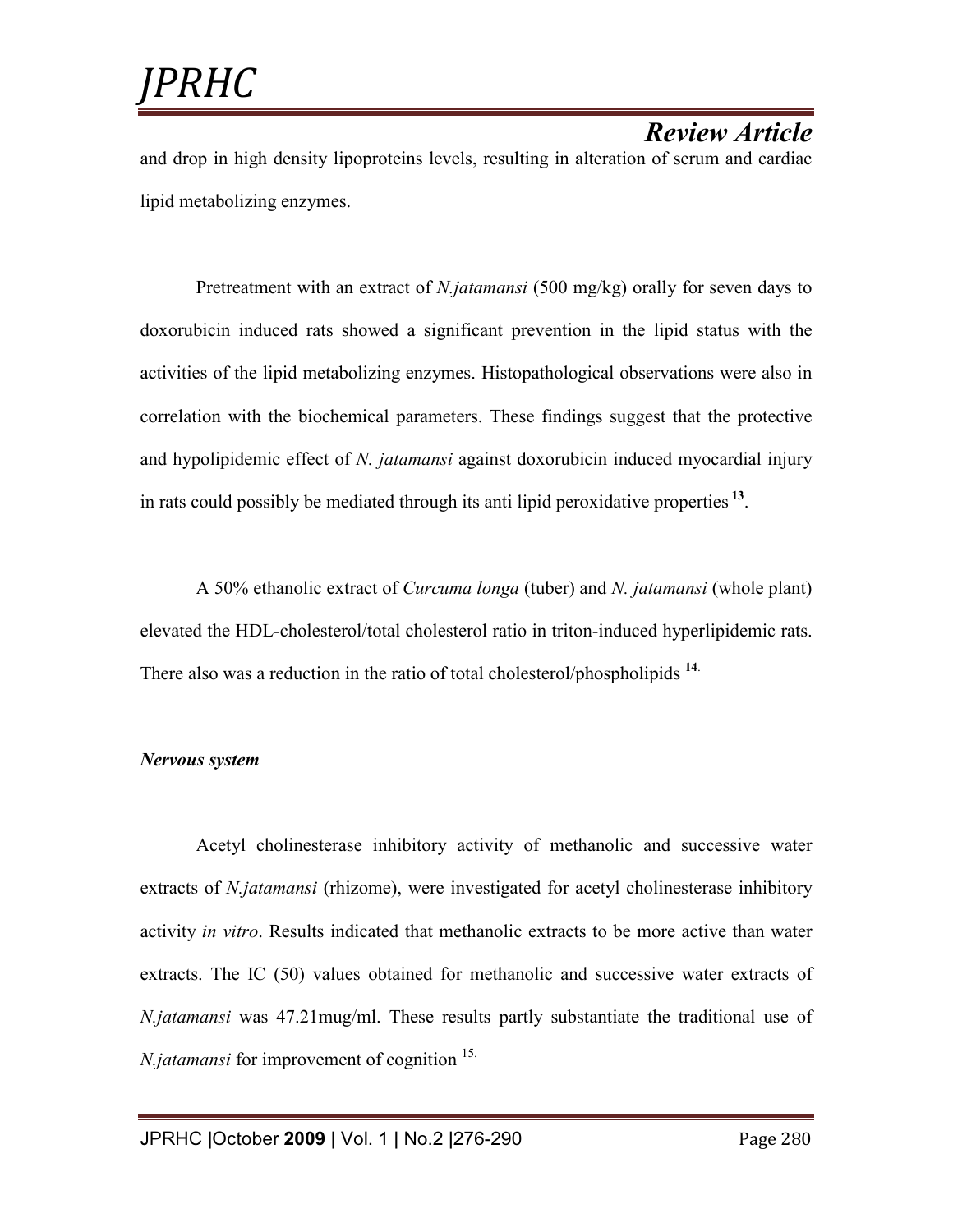#### **Anticonvulsant activity**

Ethanol extract of the roots of *N. jatamansi* was studied for its anticonvulsant activity and neurotoxicity, alone and in combination with phenytoin in rats. The results demonstrated a significant increase in the seizure threshold by *N. jatamansi* root extract against maximal electroshock seizure model as indicated by a decrease in the extension/flexion ratio. However, the extract was ineffective against pentylenetetrazoleinduced seizures. *N. jatamansi* root extract also showed minimal neurotoxicity against rota rod test at doses that increased the seizure threshold. Further, pretreatment of rats with phenytoin at a dose of 12.5, 25, 50 and 75 mg/kg in combination with 50mg/kg of *N. jatamansi* root extract resulted in a significant increase in the protective index of phenytoin from 3.63 to 13.18. The dose response studies of phenytoin alone and in combination with *N. jatamansi* extract on the serum levels of phenytoin clearly demonstrated the synergistic action of both the drugs **<sup>16</sup>** .

#### **Antidepressant activity**

A 15-day treatment with an alcoholic root extract of *N. jatamansi* caused an overall increase in the levels of central monoamines and inhibitory amino acids, including a change in the levels of serotonin, 5-hydroxyindole acetic acid, gamma-amino butyric acid, and taurine in rat brain **<sup>17</sup>**.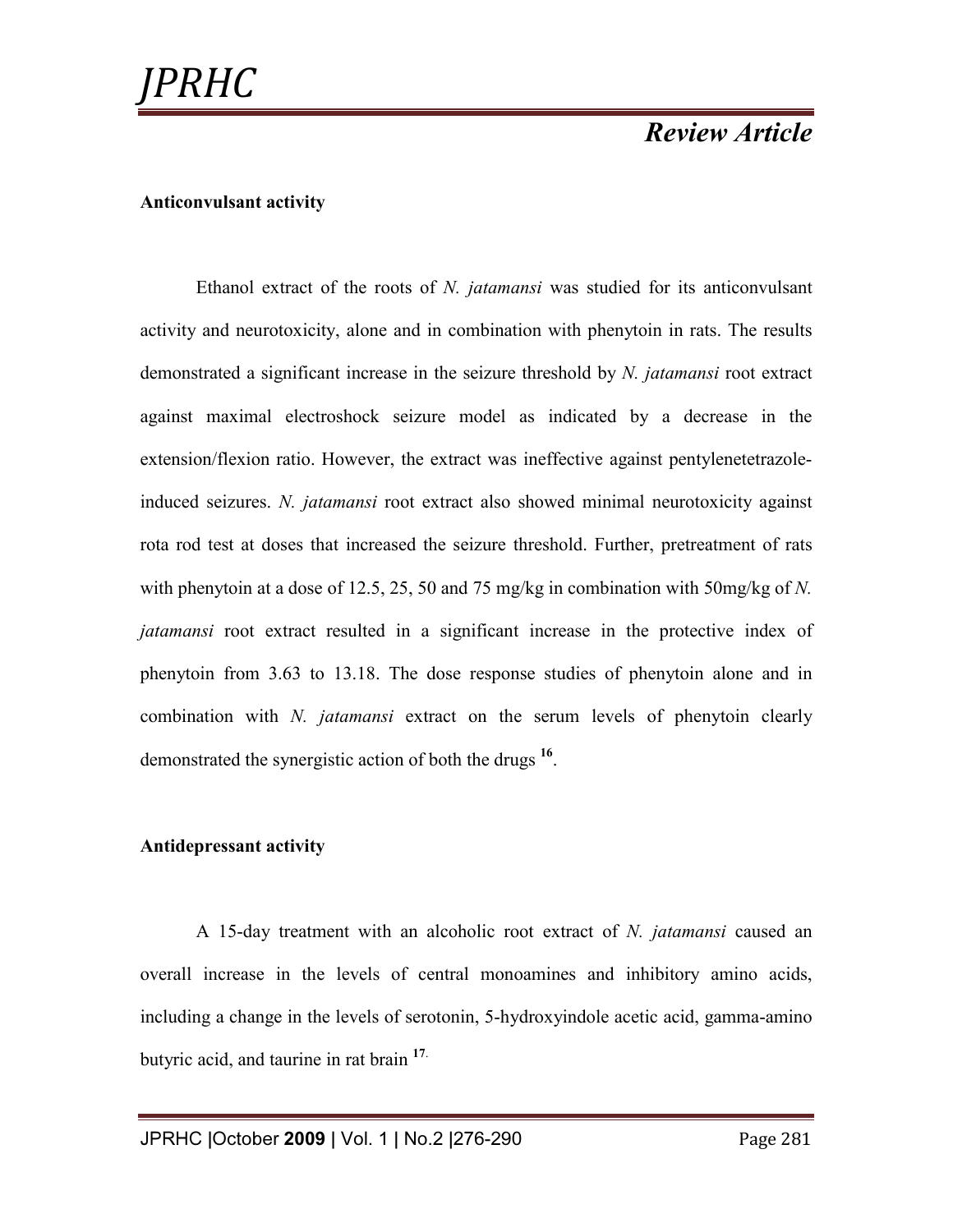#### **Antiparkinson's activity**

Rats were treated with 200, 400, and 600 mg/kg body weight of *N. jatamansi* roots for 3 weeks. On day 21, 2 µl of 6-OHDA  $(12 \mu g \text{ in } 0.01\% \text{ in ascorbic acid-saline})$ was infused into the right striatum, while the sham-operated group received  $2 \mu$  of vehicle. Three weeks after the 6-OHDA injection, the rats were tested for neurobehavioural activity and were sacrificed after 6 weeks for the estimation of lipid peroxidation, reduced glutathione content, the activities of glutathione-S-transferase, glutathione reductase, glutathione peroxidase, superoxide dismutase and catalase, quantification of catecholamines, dopaminergic D2 receptor binding and tyrosine hydroxylase expression. The increase in drug-induced rotations and deficits in locomotor activity and muscular coordination due to 6-OHDA injections were significantly and dose-dependently restored by *N. jatamansi*.

Lesioning was followed by an increased lipid peroxidation and significant depletion of reduced glutathione content in the substantia nigra, which was prevented with *N. jatamansi* pretreatment. The activities of glutathione-dependent enzymes, catalase and superoxide dismutase, in striatum which were reduced significantly by lesioning, were dose-dependently restored by *N. jatamansi*. A significant decrease in the level of dopamine and its metabolites and an increase in the number of dopaminergic D2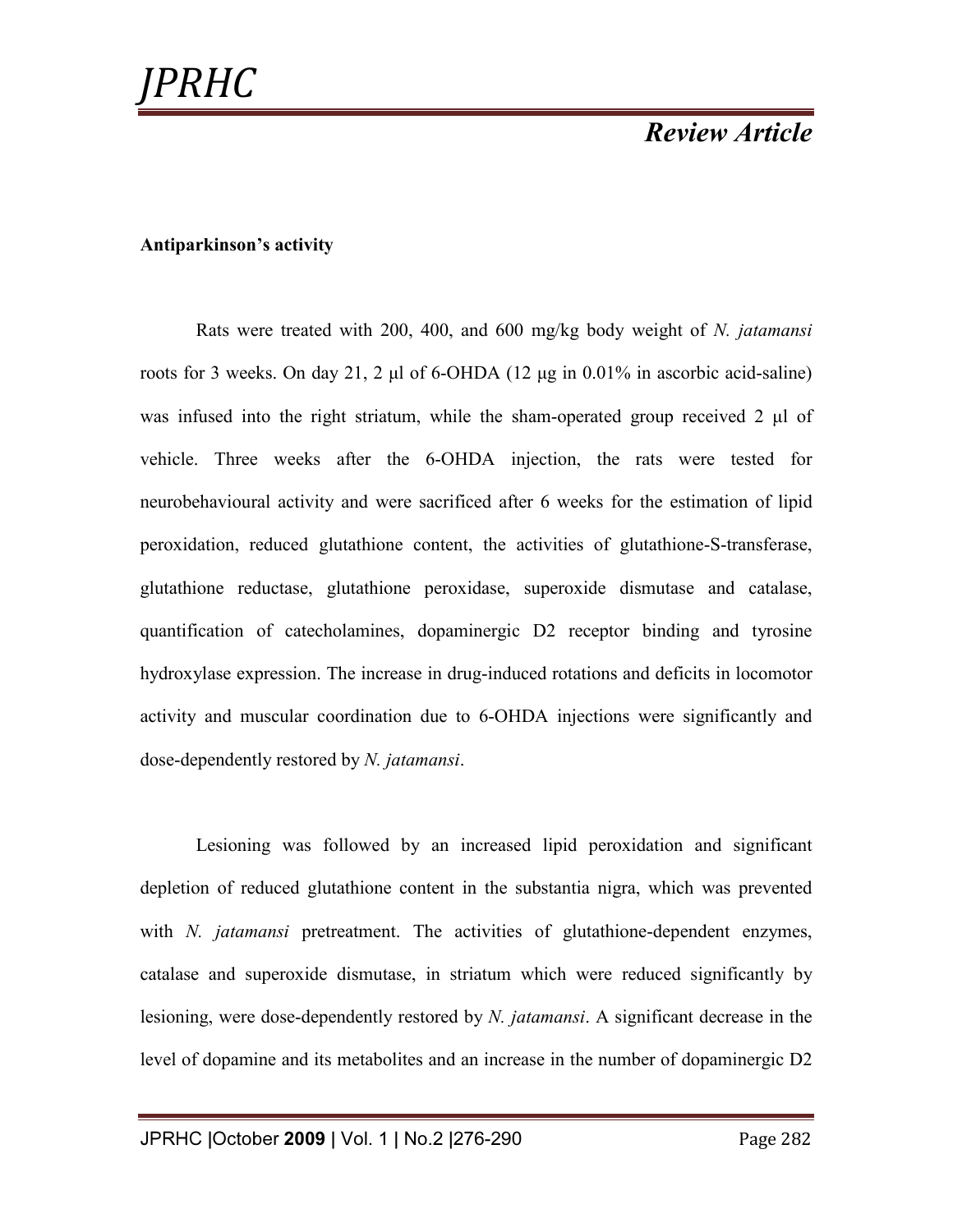receptors in striatum were observed after 6-OHDA injection, and both were significantly recovered following *N. jatamansi* treatment. All of these results were exhibited by an increased density of tyrosine hydroxylase immunoreactive fibers in the ipsilateral striatum of the lesioned rats following treatment with *N. jatamansi*; 6-OHDA injection had induced almost a complete loss of TH-IR fibers. This study indicates that the extract of *N. jatamansi* might be helpful in attenuating Parkinsonism**<sup>18</sup>**.

### **Neuroprotective activity**

Pretreatment with an alcoholic extract of *N. jatamansi* dosed at 250 mg/kg of for 15 days protected rats against focal ischemia caused by middle cerebral artery occlusion. The protective effect may be associated with improving glutathione content, inhibiting lipid peroxidation, and activity on the Na+/K+ ATPase and catalase enzyme systems **<sup>19</sup>**.

### **Nootropic activity**

The elevated plus maze and the passive avoidance paradigm were employed to evaluate learning and memory parameters. Three doses (50, 100, and 200 mg/kg, p.o.) of an ethanolic extract of *N. jatamansi* were administered for 8 successive days to both young and aged mice. The 200 mg/kg dose of *N. jatmansi* ethanolic extract significantly improved learning and memory in young mice and also reversed the amnesia induced by diazepam (1 mg/kg, i.p.) and scopolamine (0.4 mg/kg, i.p.).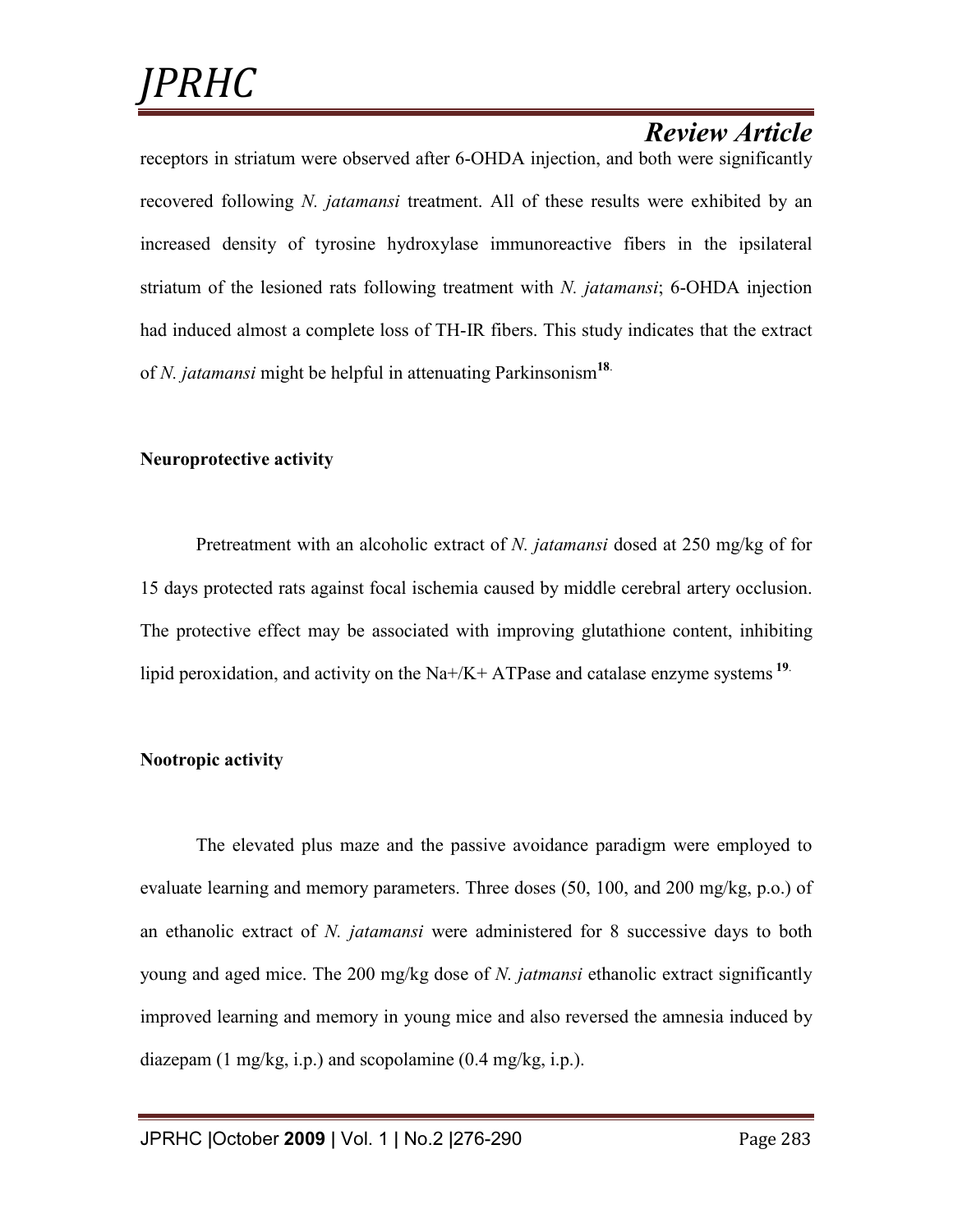Furthermore, it also reversed aging-induced amnesia due to natural aging of mice. As scopolamine-induced amnesia was reversed, it is possible that the memory improvement may be because of facilitation of cholinergic transmission in the brain. Hence, *N. jatamansi* might prove to be a useful memory restorative agent in the treatment of dementia seen in elderly persons. The underlying mechanism of action can be attributed to its antioxidant property **<sup>20</sup>** .

*Antimicrobial activity* 

### **Antifungal**

*N. jatamansi* essential oil demonstrated fungistatic activity against *Aspergillus flavus, Aspergillus niger* and *Fusarium oxysporum* **<sup>21</sup>**

### **Jatamansone (valeranone)**

Animal studies done on jatamansone have reported antioestrogenic, antiarrhythmic, antihypertensive, anticonvulsant, sedative and tranquilizing activities **22, 23, 24, 25, 26**. In animal experiments, a limiting effect upon convulsant thresholds and a reduction of motor coordination ability traceable to the sequiterpene ketone, valeranone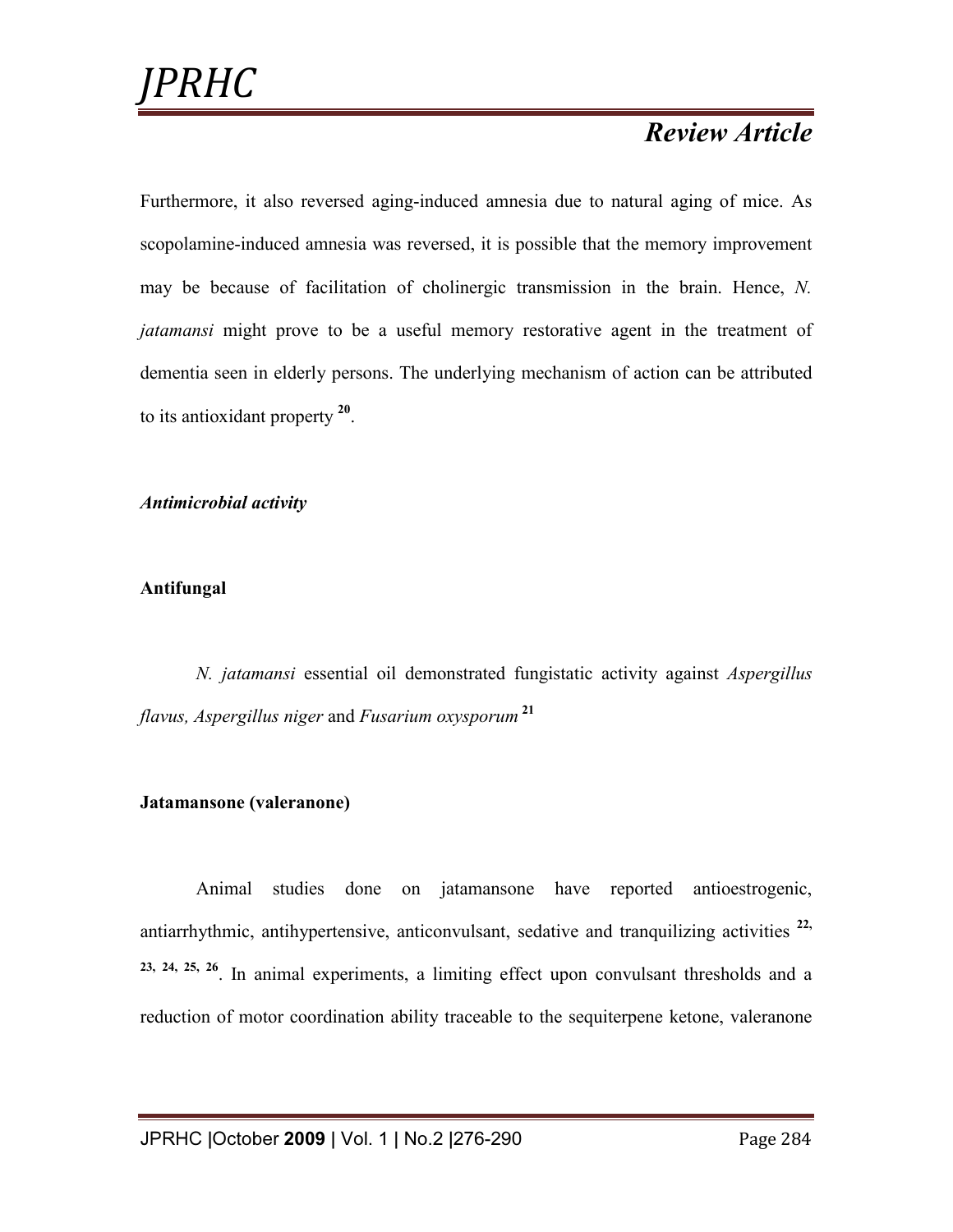contained in the drug have been demonstrated. Jatamansone is anticonvulsive in effect without exhibiting neuroleptic characteristics<sup>25</sup>.

Some experiments, typical for tranquillizers jatamansone prolonged barbiturate hypnosis, impaired rota rod performance, potentiate the body-temperature lowering activity of reserpine. Jatamansone exhibited anticonvulsant activity against electric shock and gastro protective actions. In toxicological studies on rats and mice an oral LD50 of greater than 3160 mg/kg was found, which suggests the possibility of a therapeutically useful dose ratio **<sup>3</sup>** .

Preliminary clinical studies with jatamansone reported reduced incidence of aggressiveness, restlessness, stubbornness and insomnia. In a study conducted on hyperkinetic children, jatamasnone, D-amphetamine and chlorpromazine were compared for efficacy. Jatamasnone and amphetamine significantly improved behavior but amphetamine was better in reducing aggressiveness and restlessness. Children with mental retardation showed little response to any of the drugs. Jatamansone has fewer side effects than D-amphetamine and chlorpromazine **<sup>27</sup>** .

#### **Jatamansin**

The coumarin; jatamansin is efficacious in internal treatment of varicose veins  $28$ .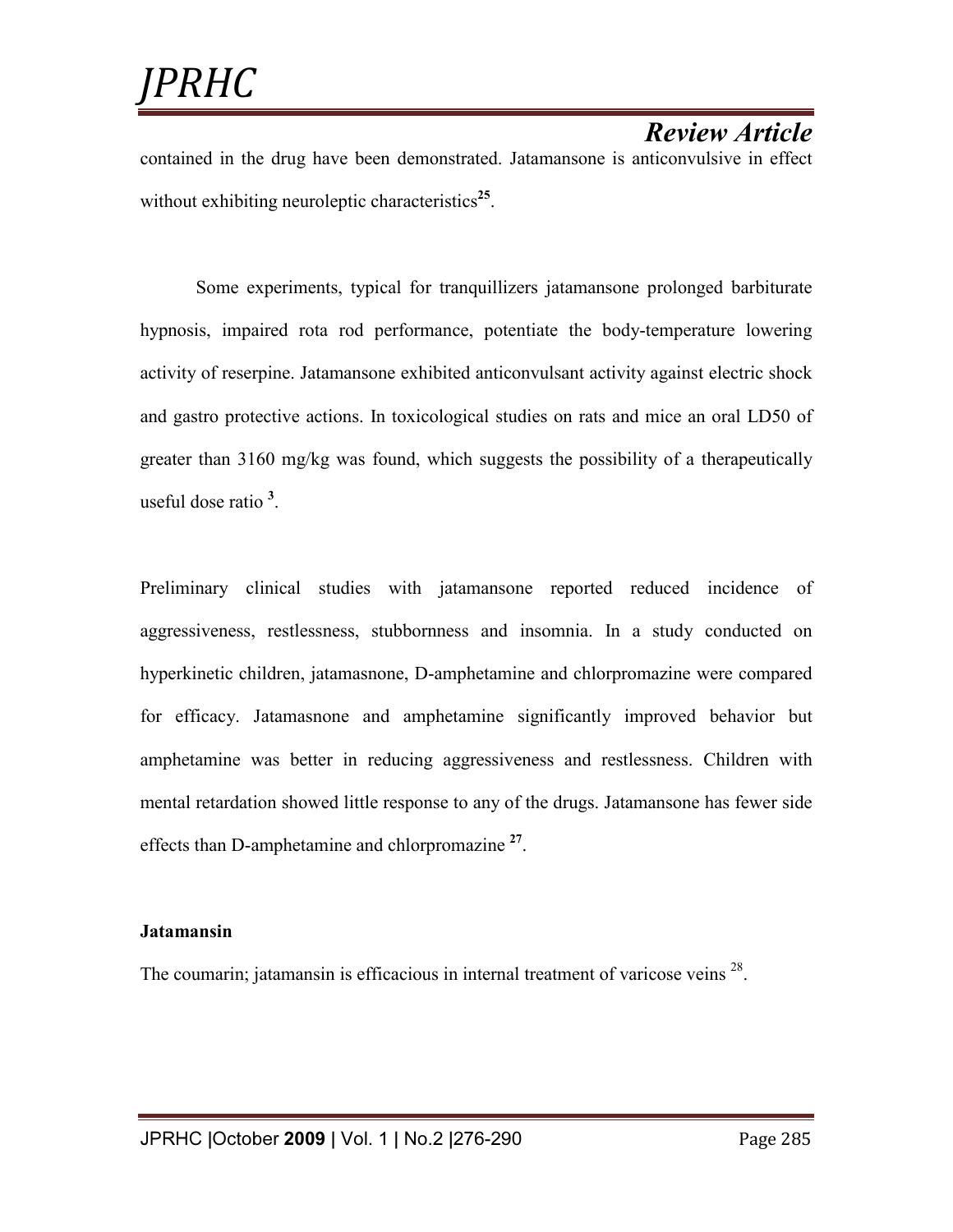### **CONCLUSION**

*N. jatamansi* is important plant of Ayurvedic materia medica. The plant is major ingredient of Ayurvedic formulations for the treatment of central nervous disorders. Animal investigations and to some extent, clinical trials, have justified the claim of Ayurveda. Keeping in mind the side–effect profile of conventional antipsychotic drugs, *N. jatamansi* seems to be potential candidate for large scale clinical trials.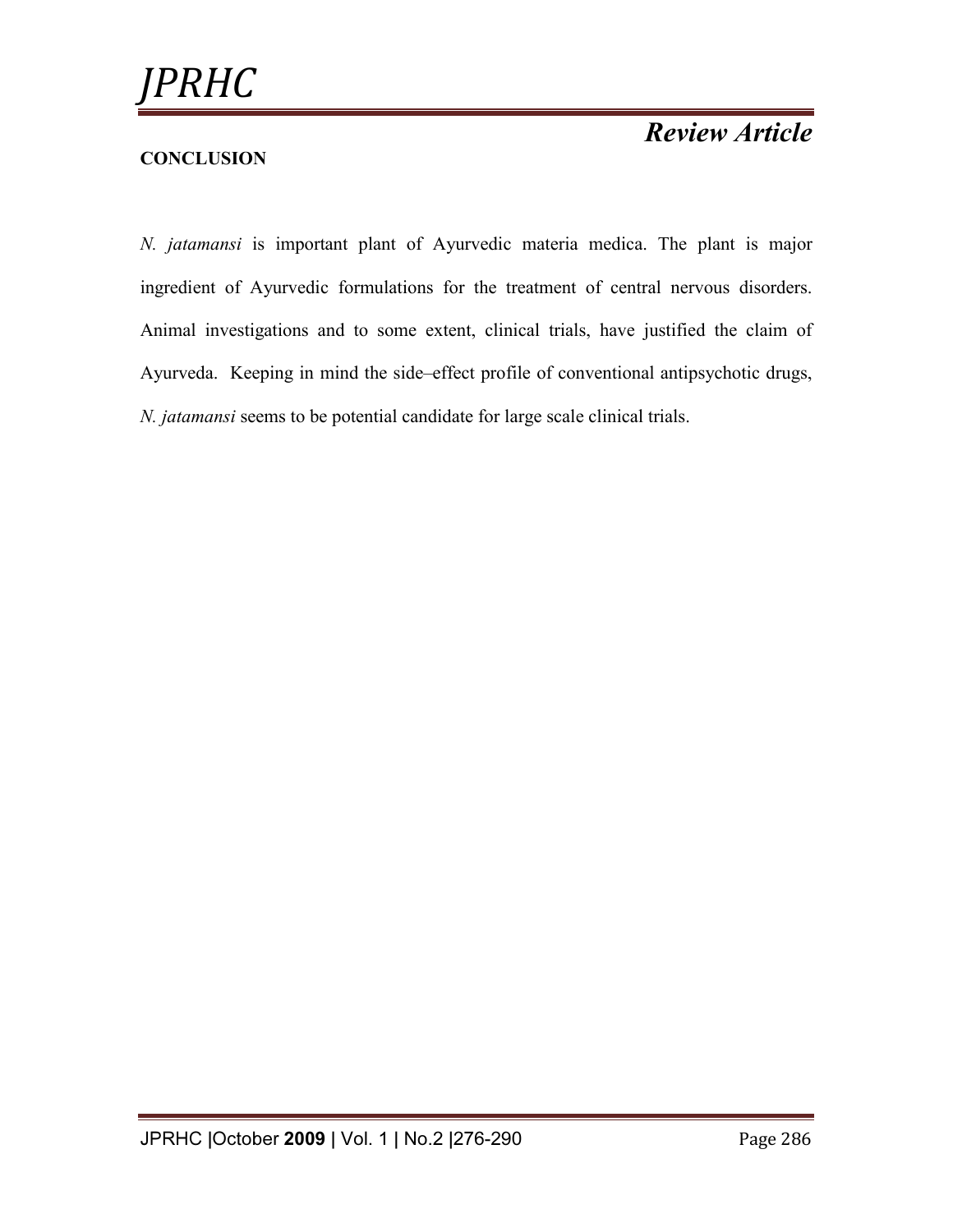#### **REFERENCES:**

- 1. Chatterjee B, Basak U, Datta J, Banerji A, Neuman, T. Prange. Studies on the Chemical Constituents of *Nardostachys jatamansi* DC (Valerianaceae). Cheminform 2005; 36:17.
- 2. Hoerster H, Ruecker G, Tautges J. Valeranone content in the roots of *Nardostachys jatamansi* and *Valeriana officinalis.* Phytochem 1977;1:1070-1071.
- 3. Rucker G, Tautges J. Sleck A, Wenzl H, Graf E. Isolation and pharmacological activity of the sesquiterpene valeranone from *Nardostachys jatamansi* DC (in German). Arzneimittelforschung 1978; 28:7-13.
- 4. Rǘcker G,: Paknikar SK, Mayer R, Breitmaier E, Will G, Wiehl L. Revised structure and stereochemistry of jatamansic acid. Phytochem 1993; 33:141-143.
- 5. Harigaya Y, Chatterjee A, Basak B, Saha M, Dutta U, Mukhopadhyay C, Banerji J. Konda Y. Structure and stereochemistry of nardostachysin, a new terpenoid ester constituent of the rhizomes of *Nardostachys jatamansi*. J Nat Prod 2000; 63:531-1533.
- 6. Bagchi A, Oshima Y, Hikino H. Spirojatomol, a new skeletal sesquiterpenoid of *Nardostachys jatamansi* roots. Tetrahedron 1990; 46:1523-1530.
- 7. Bagchi A, Oshima Y, Hikino H. Jatamols A and B: sesquiterpenoids of *Nardostachys jatamansi* roots. Planta Med 1991; 57:282-283.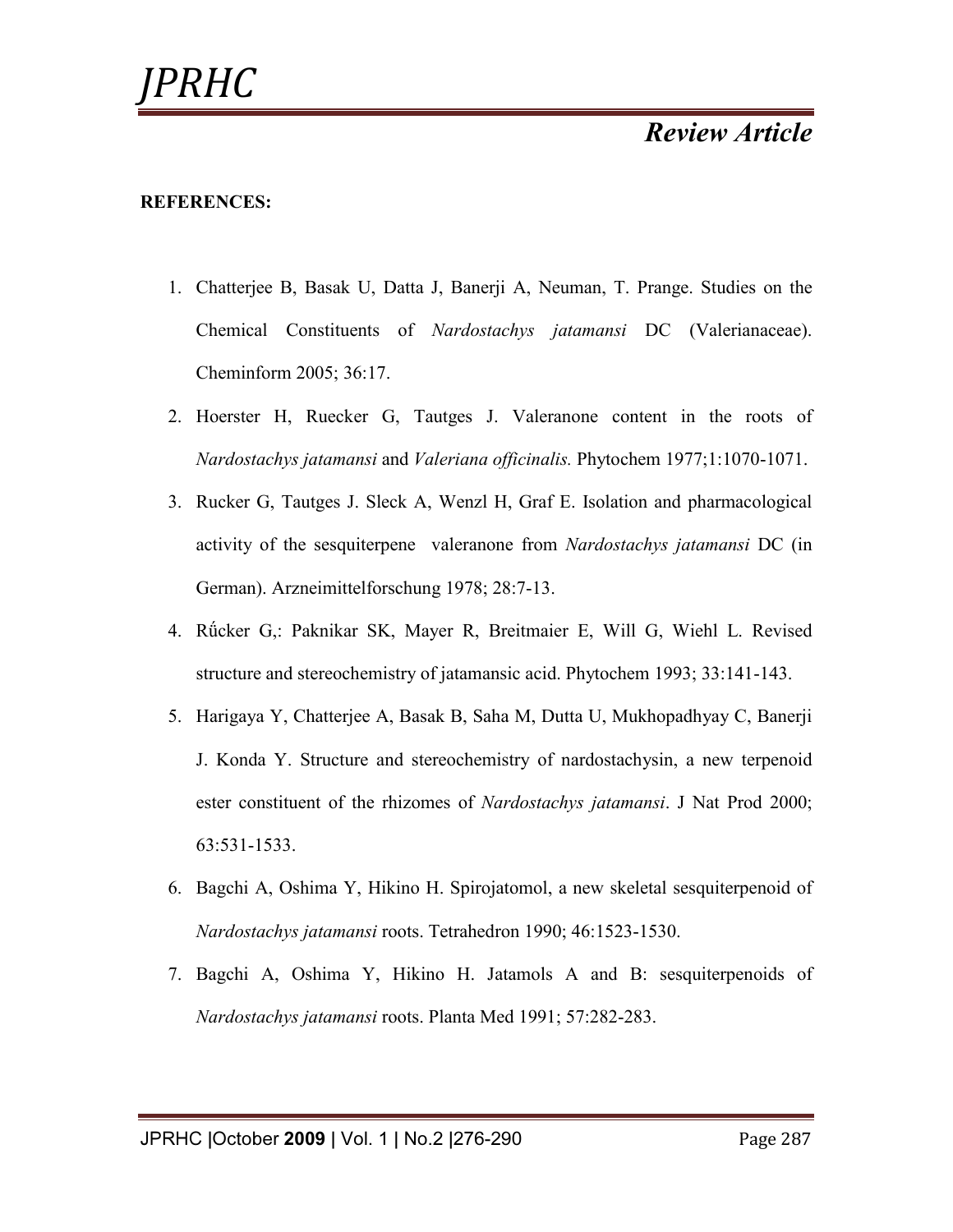- 8. Sastry SD, Maheswari ML, Chakravarti KK, Bhatacharya SC. Terpenoids-CV1: the structure of calarenol. Tetrahedron 1967; 23:1997-2000.
- 9. Zinzius J. Jatamansin--a new therapeutic agent in venous stasis and related diseases. Dtsch Med J 1961:20:423-4.
- 10. Biswas K. Pharmacology of Jatamansin. Active substance of the plant *Nardostachys jatamansi*. Prensa Med Argent 1963; 50:1021-5.
- 11. Ali S, Ansari KA, Jafry MA, Kabeer G. *Nardostachys jatamansi* protects against liver damage induced by thioacetamide in rats. J Ethnopharmacol 2000; 71: 359- 363.
- 12. Subashini R, Yogeeta S, Gnanapragasam A, Devaki T. Protective effect of *Nardostachys jatamansi* on oxidative injury and cellular abnormalities during doxorubicin-induced cardiac damage in rats. J Pharm Pharmacol 2006; 58:257-62.
- 13. Subashini R, Ragavendran B, Gnanapragasam A, Yogeeta SK, Devaki T. Biochemical study on the protective potential of *Nardostachys jatamansi* extract on lipid profile and lipid metabolizing enzymes in doxorubicin intoxicated rats. Pharmazie 2007; 62:382-7.
- 14. Dixit VP, Jain P, Joshi SC. Hypolipidaemic effects of *Curcuma longa* L. and *Nardostachys jatamansi* DC. in triton-induced hyperlipidaemic rats. Ind J Physiol and Pharmacol 1998; 32:299–304.
- 15. Vinutha JP. Acetyl cholinesterase inhibitory activity of methanolic and successive water extracts of *Nardostachys jatamansi. Ind J Pharmacol* 2007; 23:127-131.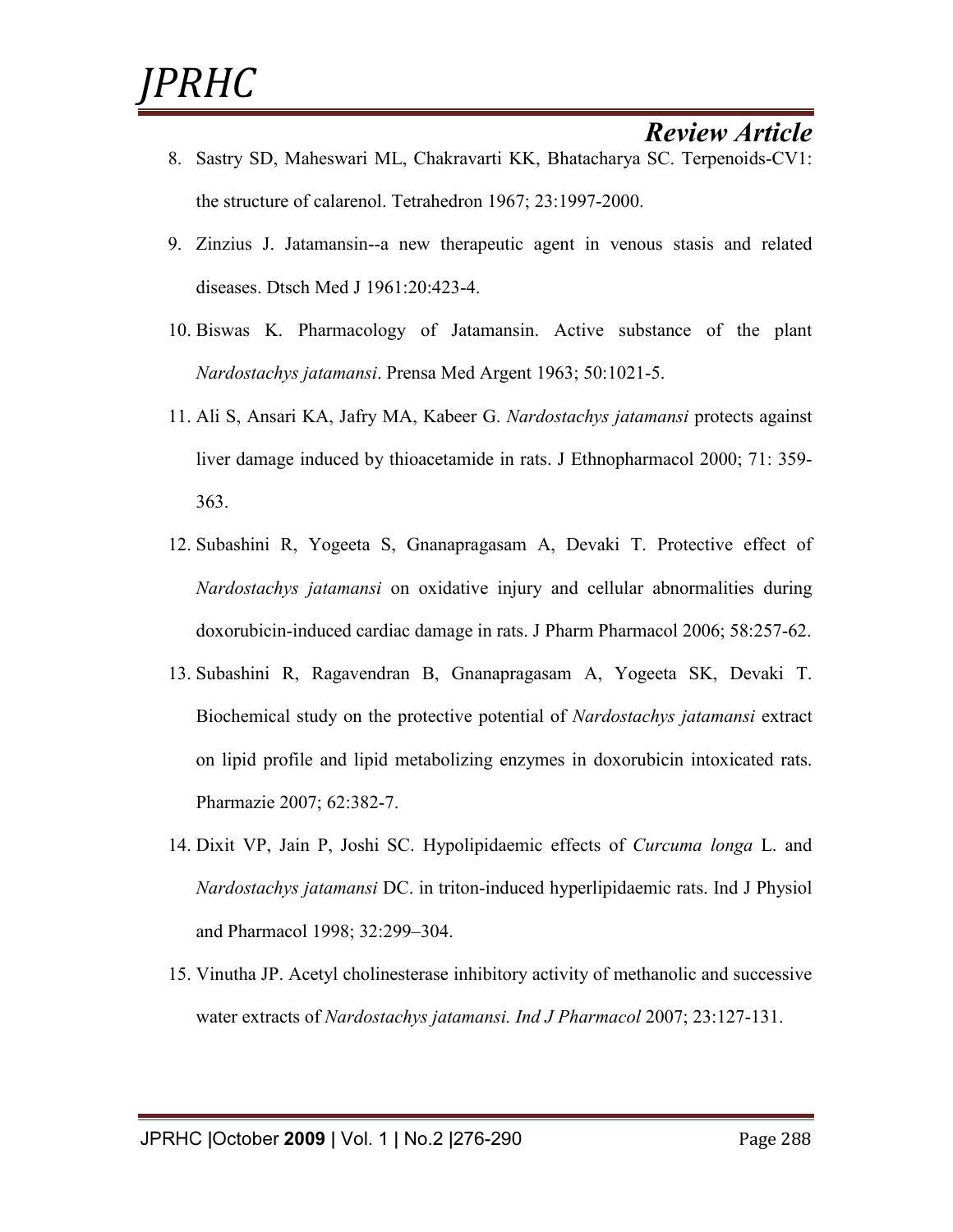- 16. Rao VS, Rao A, Karanth KS. Anticonvulsant and neurotoxicity profile of *Nardostachys jatamansi* in rats. J Ethnopharmacol 2005; 102:351-6.
- 17. Prabhu V, Karanth KS, Rao A. Effects of *Nardostachys jatamansi* on biogenicamines and inhibitory amino-acids in the rat-brain. Planta Med 1994; 60:114–117.
- 18. Ahmad M, Yousuf S, Khan Badruzzaman, Hoda Md N. Ahmad MA, Ishrat T , Agarwal AK and Islam F. Attenuation by *Nardostachys jatamansi* of 6 hydroxydopamine-induced parkinsonism in rats: behavioral, neurochemical, and immunohistochemical studies. Pharmacol and Biochem Behav 2006 83:150-60.
- 19. Salim S, Ahmad M, Zafar KS, Ahmad AS, Islam F. Protective effect of *Nardostachys jatamansi in rat cerebral ischemia.* Pharmacol and Biochem Behav 2003; 74:481-486.
- 20. Joshi H, Parle M. *Nardostachys jatamansi* improves learning and memory in mice. J Med Food 2006; 9:113-8.
- 21. Mishra D, Chaturvedi RV, Tripathi SC. The fungitoxic effect of the essential of the herb *Nardostachys jatamansi DC.* Trop Agricul 1995;72:48-52.
- 22. Agarwal SS, Sharma RC, Arora RB. Antioestrogenic activity of jatamansone semicarbazone. Indian J Exper Biol 1973; 11:583.
- 23. Arora RB, Arora CK, Sha MJ, Shet UK. Animal species variation in hypotensive activity of jatamansone with a report in the clinical trial of this drug. Ind J Med Sci 1967; 21:455-460.